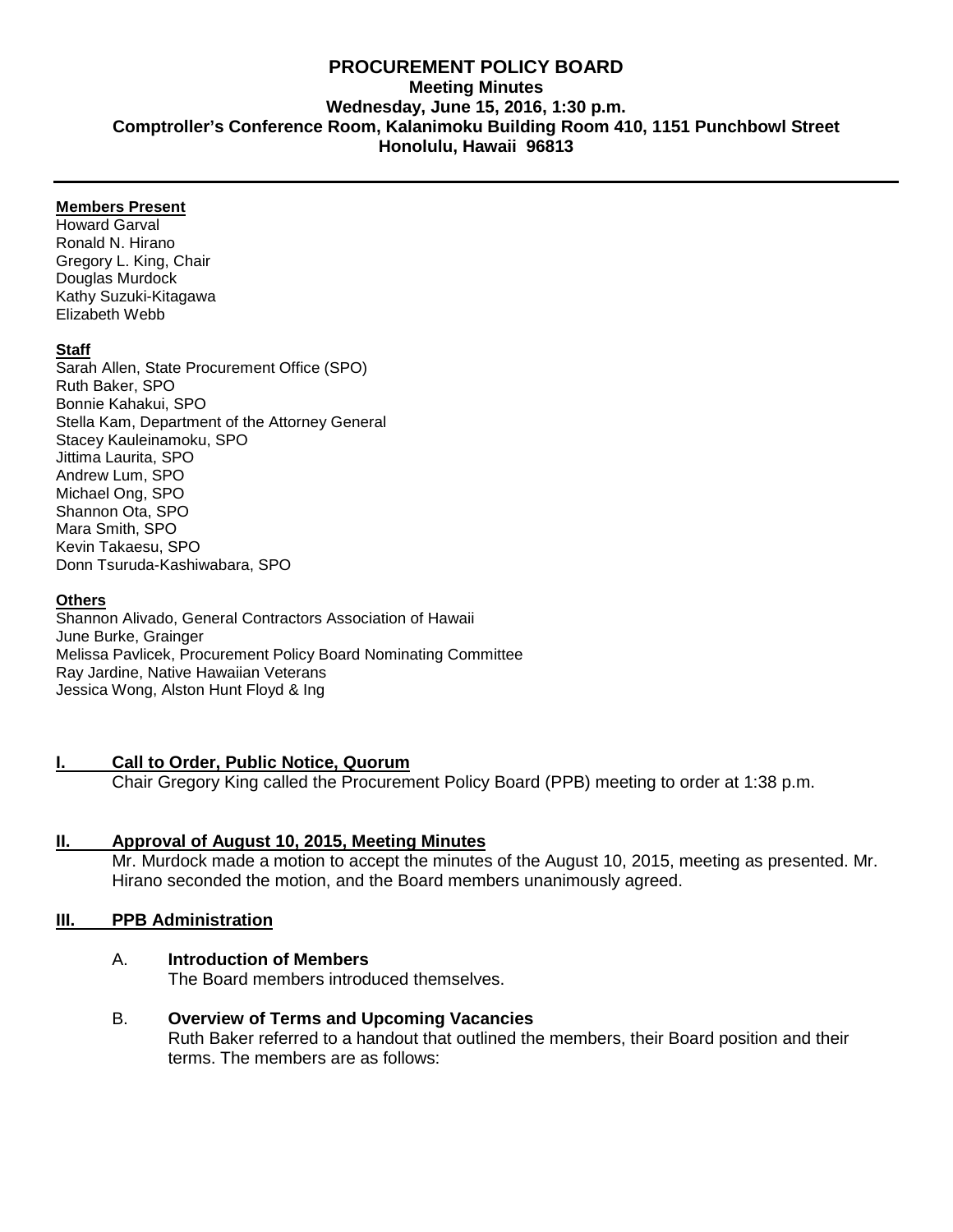| <b>Board Member</b>   | <b>Appointment Date</b> | Expiration           | Representing                     |
|-----------------------|-------------------------|----------------------|----------------------------------|
| Doug Murdock          |                         |                      | Comptroller                      |
| Ron Hirano            | 9/15/2011               | 6/30/2016            | Federal                          |
| Gregory King          | 9/15/2011               | 6/30/2016            | County                           |
| David Langille        | 9/15/2011               | 6/30/2015 (holdover) | <b>General Member</b>            |
| <b>Howard Garval</b>  | 4/22/2016               | 6/30/2017            | <b>Health and Human Services</b> |
| Kathy Suzuki-Kitagawa | 4/22/2016               | 6/30/2017            | <b>Health and Human Services</b> |
| Elizabeth Webb        | 4/22/2016               | 6/30/2018            | <b>Certified Professional</b>    |

Ms. Baker reported that Mr. Langille is a holdover until the end of the 2017 Legislative Session, and Chair King and Mr. Hirano's terms end on June 30, 2016. People can apply for any vacant board positions by visiting the Office of the Governor's Boards and Commissions website. A link to that website is posted on the SPO's website.

### C**. Nominating Committee Report**

Melissa Pavlicek spoke on behalf of the Procurement Policy Board Nominating Committee, which also consists of Douglas Murdock, Doug Luiz and Ray Soon. She was pleased to report that last year the Committee found qualified candidates to fill three vacancies, and supported the candidates by preparing them for the Senate confirmation process during the 2016 Legislative Session. The Committee convened in May to discuss the need to fill vacancies and review operating procedures per the Hawaii Revised Statues (HRS) and guidelines that were adopted by the previous committee. The Committee continues to seek qualified candidates for vacancies and may extend the June 15<sup>th</sup> application deadline to July 15<sup>th</sup>. It will convene when it has enough applications to fulfil its requirement of recommending three qualified candidates for each vacancy.

The Committee also discussed the challenges of finding qualified candidates and whether the existing PPB guidelines or the HRS need to be revised. Ms. Pavlicek said that the Committee will continue to be committed to getting the word out through the Office of the Governor, associated organizations and communications outlets to have people submit applications, and recommending only qualified applicants. The Nominating Committee is also open to participating in or leading a briefing or training session with the incoming PPB members on their duties and to revisit the statute that governs the PPB. Furthermore, the Committee will need some clarity on Board terms. Chair King expressed appreciation to the Nominating Committee on its work.

Chair King said if it is possible to reconstitute the Board, that another Board position who has a high level of procurement experience can be added. For instance, a position with someone representing the state, which can have a large pool of applicants.

### D. **Resource and Support**

Ms. Allen said that if any of the members feels a need to hold a Board meeting to inform the SPO, and that the SPO will work on having a meeting once a quarter as long as quorum can be met. Chair King encouraged members to bring up issues that can be added to the Board agenda.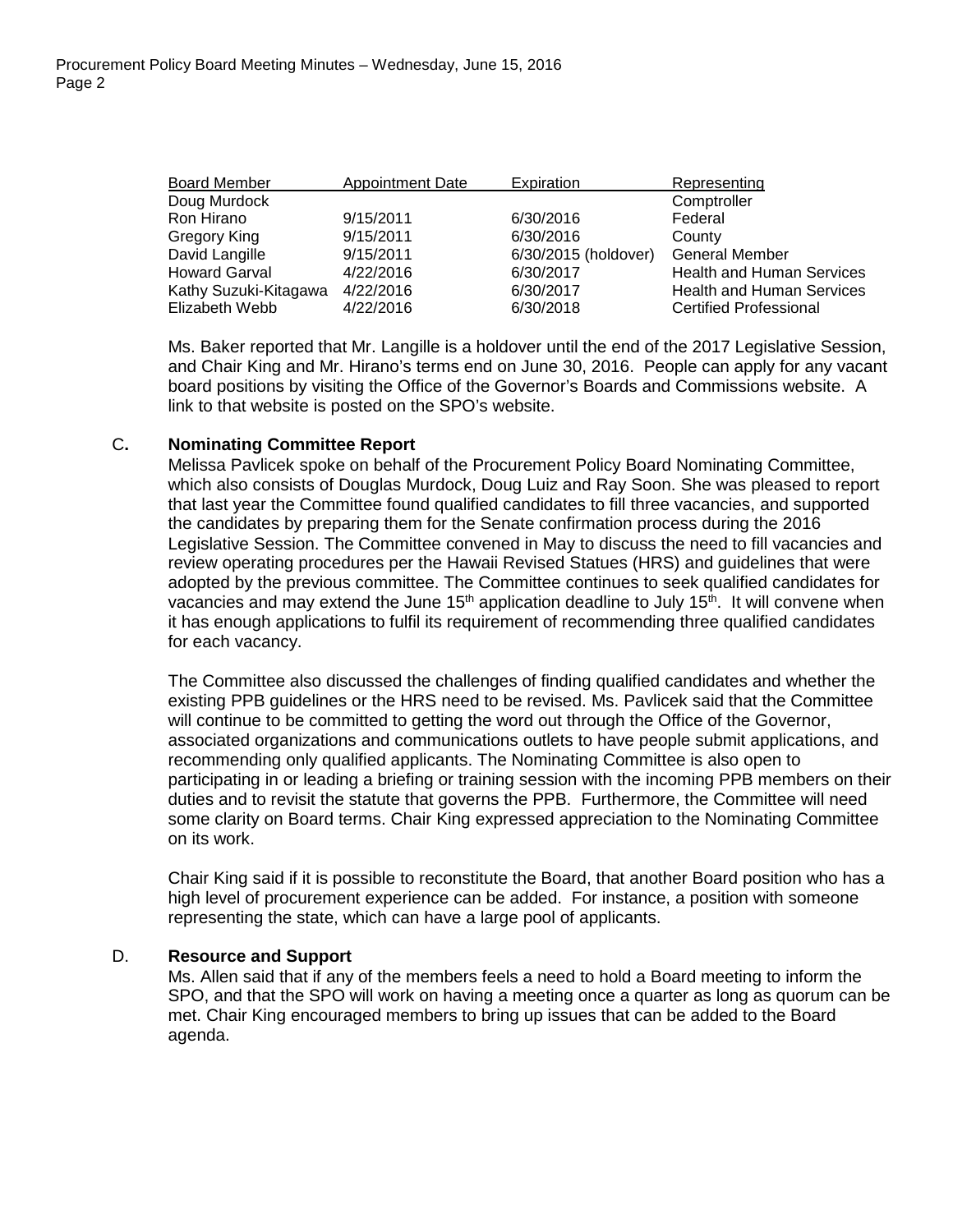# **IV. 2016 Legislative Session Update**

Ms. Allen provided an update of bills from the 2016 Legislative Session.

• House Bill 2060 HD1 SD2, which was passed out by the Legislature, allows the SPO to have cooperation from other CPO jurisdictions, clarifies cost and pricing, and defines what is price fair and reasonable. This bill has been sent to the Governor for consideration.

Shannon Alivado of the General Contractors Association (GCA) shared her concern about HB 2060 HD1 SD2 and that the interpretation of language regarding the approval of change orders may delay the completion construction projects. She stated that GCA would like to work with SPO and PPB if the bill passes. Ms. Allen clarified that the HRS and HAR state that a change order shall be issued within 10 days.

• SB 2493 SD2, which was deferred by the Legislature, required the PPB to conduct two audits per year. SPO submitted testimony asking for funding for an audit unit in the Office of the Auditor. Ms. Allen asked the PPB if it would like to have a discussion about the audit function.

The PPB members expressed their thoughts on the audit function: conducting audits is a significant function; and if the Board is to do audits, that should be reflected in the criteria of being a board member. Comptroller Murdock suggested that the State Auditor work with the SPO/PBB on any audits regarding procurement, and that the State Auditor provide the PPB an overview of legislative audits. A review of audits on procurement issues may result in considering legislation or rule changes.

The Comptroller and Ms. Allen will meet with State Auditor Les Kondo to discuss audits.

Ms. Allen also reported on resolutions that were considered during the 2016 Legislative Session:

- House Resolution 142 requested the SPO to review Hawaii's procurement laws in comparison with the Federal Acquisition Regulations (FAR). The SPO testified that is needed resources and funds to conduct the review. After HR 142 was adopted, Ms. Allen wrote a letter to the House Speaker and Senate President that the SPO is unable to conduct the analysis as requested due to lack of resources and funds. She will continue discussions with various stakeholders on this issue.
- House Resolution 131 requested the University of Hawaii, West Oahu, to work with the SPO on collecting data on and report on the viability of a procurement training program. In its report submitted to the Legislature in response to HCR 204 SD1 (2015), the SPO stated that it recognized the need to improve procurement and training our procurement workforce.

# **V. Hawaii Administrative Rules**

# A. **Approval of Permanent HARS**

After the PPB voted in August 2015 to go to permanent rulemaking pursuant to HRS Chapter 91, the SPO moved on to the next steps and public hearing. Kevin Takaesu, SPO Policy & Compliance Supervisor, provided a summary and results of the May 6, 2016, public hearing on proposed permanent changes to the Hawaii Administrative Rules (HAR). Mr. Takaesu reported that no oral or written testimony was submitted during the hearing. The SPO also sought input about the proposed rule changes from the Small Business Regulatory Review Board, which stated that the proposed changes will have no impact on small business.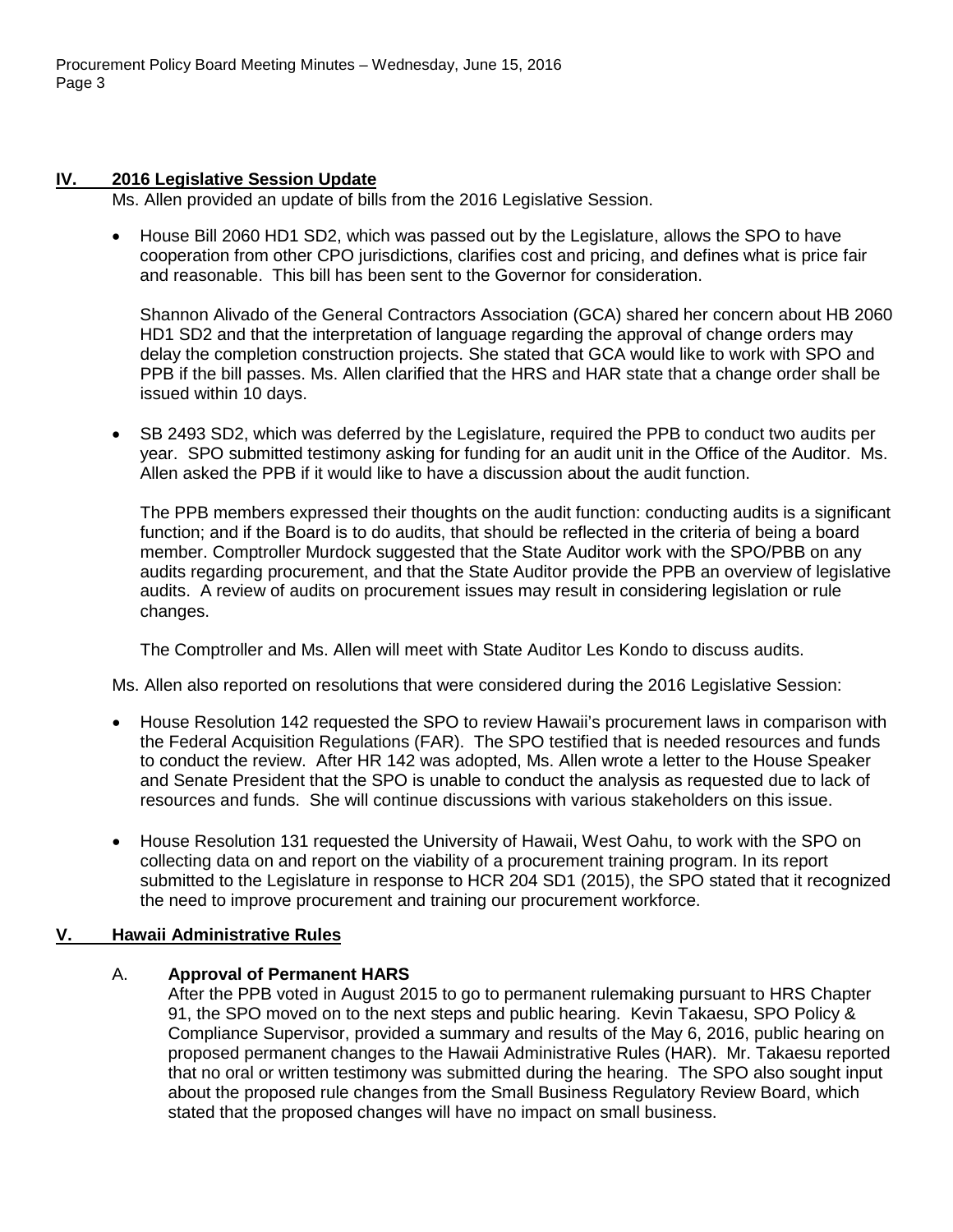The proposed changes are as follows:

- i. Amending Section 3-120-4 and Exhibit A "Etc." HAR section 3-120-4 and Exhibit A were amended through interim rulemaking to avoid ambiguity from the previous inclusion of "Etc.," as well as to clarify ethical requirements for exemption.
- ii. Amending HAR chapter 3-122-66 Source Selection, and Section 3-122-14 Exempted items. Chapter 3-122-66 can no longer be utilized to secure professional services as a result of the Hawaii Supreme Court decision in Asato v. Procurement Policy Board (2014). A rule change regarding exemption language provides clarity that regardless of being exempt from HRS chapter 103D, there are always ethical and contractual requirements.
- iii. Amending HAR Chapter 3-130 Inventory Services Michael Ong, Inventory Management Specialist, explained that this amendment aligns the inventory responsibility with the HRS, which states that each department head is responsible for that department's inventory. It also clarifies how to account for inventory and removes references to obsolete rules.

With the PPB's approval to make these proposed rule changes permanent, documents signed by Deputy Attorney General Stella Kam, Mr. Murdock as Comptroller and Mr. King as PPB Chair will be transmitted to the Lt. Governor's Office.

Ms. Allen thanked the SPO Compliance and Inventory for their work in the long process of permanent rule-making.

Murdock and Mr. Hirano made a motion to approve the permanent HARS, which was seconded by Mr. Murdock. The motion passed.

# B. **Upcoming HARS**

Ms. Allen reported that the SPO is working on revisions to rules pertaining to HRS 103F. The draft rules will be presented to the PPB for review at a future meeting.

# **VI. SPO Initiatives and Achievements**

# A. **Online Procurement Manual "Procurement Wizard"**

Donn Tsuruda-Kashiwabara, SPO Purchasing Supervisor, reported that the SPO is working on an interactive online procurement manual, called the Procurement Wizard. This will provide purchasing staff and vendors access to information such as procurement rules, best practices and templates and steps that are based on the procurement lifecycle. The project will be submitted for consideration for the 2016 Cronin Award, sponsored by the National Association of State Procurement Officials (NASPO).

# B. **eProcurement**

Bonnie Kahakui, SPO eProcurement Section Supervisor, provided a report on another project, the Hawaii Awards and Notices Database system, also known as "HANDS." This brings all searchable databases, Hawaii Compliance Express, HIePRO, and solicitation notices together in a "one-stop shop" and will be accessible with a single log-in by state purchasing specialists, vendors, and the general public. The type of information that can be accessed depends on user-defined criteria. A developer will work on bringing notices from other jurisdictions into one searchable module. Eventually other jurisdictions will be able to post directly to this database.